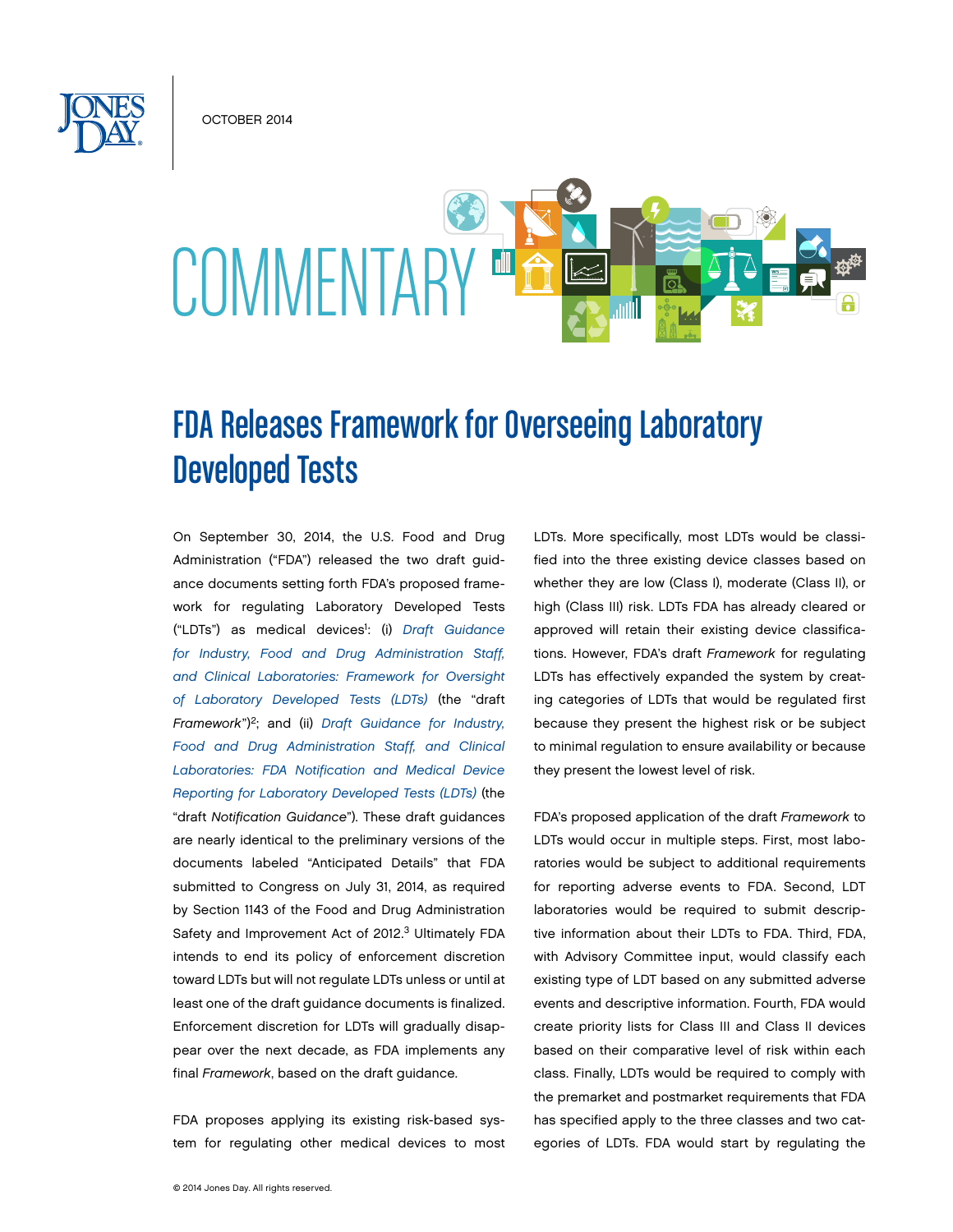highest-risk LDTs followed sequentially by Class III, Class II, Class I, and finally the lowest-risk devices. Thus, FDA would gradually phase out the exercise of enforcement discretion for LDTs. FDA would, however, retain the authority to decrease or increase the implementation time and/or scope of the regulatory requirements for certain types of LDTs based on factors such as their scarcity or additional risk information.

FDA's explanation for the Agency's shift in policy and a more detailed description of FDA's proposed regulatory framework for LDTs appear below. A tabular summary of the draft *Framework* is available [here.](http://www.jonesday.com/files/upload/FDA%20Regulation%20of%20LDTs%20Chart.pdf) FDA's timeline for regulating LDTs is available [here](http://www.jonesday.com/files/upload/LDT%20Regulatory%20Enforcement%20Timeline.pdf).

### The History of LDTs and FDA's Changing Views on LDT Regulation

The draft *Framework* describes the history of LDTs and FDA perspective on the historical reasons for its exercise of enforcement discretion. Following passage of the Medical Device Amendment, when FDA began actively regulating medical devices in 1976, LDTs generally had the following characteristics: (i) local laboratories manufactured small volumes of LDTs that were similar to well-characterized, standard diagnostic devices; (ii) laboratory personnel performed the testing using manual techniques; (iii) the laboratories were located in the same institutions where the physicians and pathologists were caring for the patients whose tests results they interpreted; and (iv) the laboratories manufactured these LDTs using components legally marketed for clinical use. FDA's position is that LDTs met the definition of "medical devices" at that time (1976) in that they are used to diagnose conditions but that the Agency decided not to regulate them because they were low risk.

The draft *Framework* further describes changes to laboratories and the use of LDTs over time. Today, many laboratories that manufacture LDTs are independent of the facilities in which the patients are receiving care, and they are often the only tool available for diagnosing the condition of interest. Modern LDTs rely more on instrumentation and software to perform the test and/or interpret results. Further, worldwide overnight shipping and new modes for transmitting information have increased the volume of tests performed and the physical distance between the health care provider/patient and the laboratory. Based on the evolution of LDTs over the last few decades, FDA has now concluded that LDTs have become more like commercially available *in vitro* diagnostic devices,<sup>4</sup> which the Agency has regulated for more than 35 years.

Although LDTs already must comply with the Clinical Laboratory Improvements Amendments ("CLIA"),<sup>5</sup> administered by the Centers for Medicare and Medicaid Services ("CMS"), FDA now believes these regulations are insufficient to ensure public safety. For example, FDA points out that the Medicaid regulations do not require premarket review, adverse event reporting, or removal of unsafe devices from the market. The draft *Framework* references LDTs for Infectious Agents (donor screening tests) used in Blood and Blood Components and Human Cellular and Tissue Products. These are already subject to FDA's regulatory requirements for devices, including registration, listing, medical device reporting, premarket review, and Quality System regulations through the Office of Blood Research and Review in the Center for Biologics Evaluation and Research ("CBER"). Thus, FDA already regulates them. Notwithstanding this example, FDA has proposed to continue the exercise of enforcement discretion with respect to all device requirements for certain types of LDTs: (i) LDTs used only for law enforcement purposes, and (ii) certain LDTs used to determine histocompatibility for transplanted organs and tissue. Accordingly, FDA's position under the draft *Framework* would regulate different types of LDTs differently based primarily on the level of risk they present.

## FDA's Information Collection Regarding LDTs

In order to develop a risk-based system for regulating LDTs, FDA needs to understand the number and types of LDTs that laboratories are currently using and the risks they present.

#### LDT Notification

FDA has proposed that each laboratory that manufactures only LDTs identify and describe its LDTs to the Agency within six months after publication of the final *Framework*. FDA also proposes that laboratories submit LDT notification prior to initial clinical use for LDTs introduced at least six months after publication of the final *Framework* and when they significantly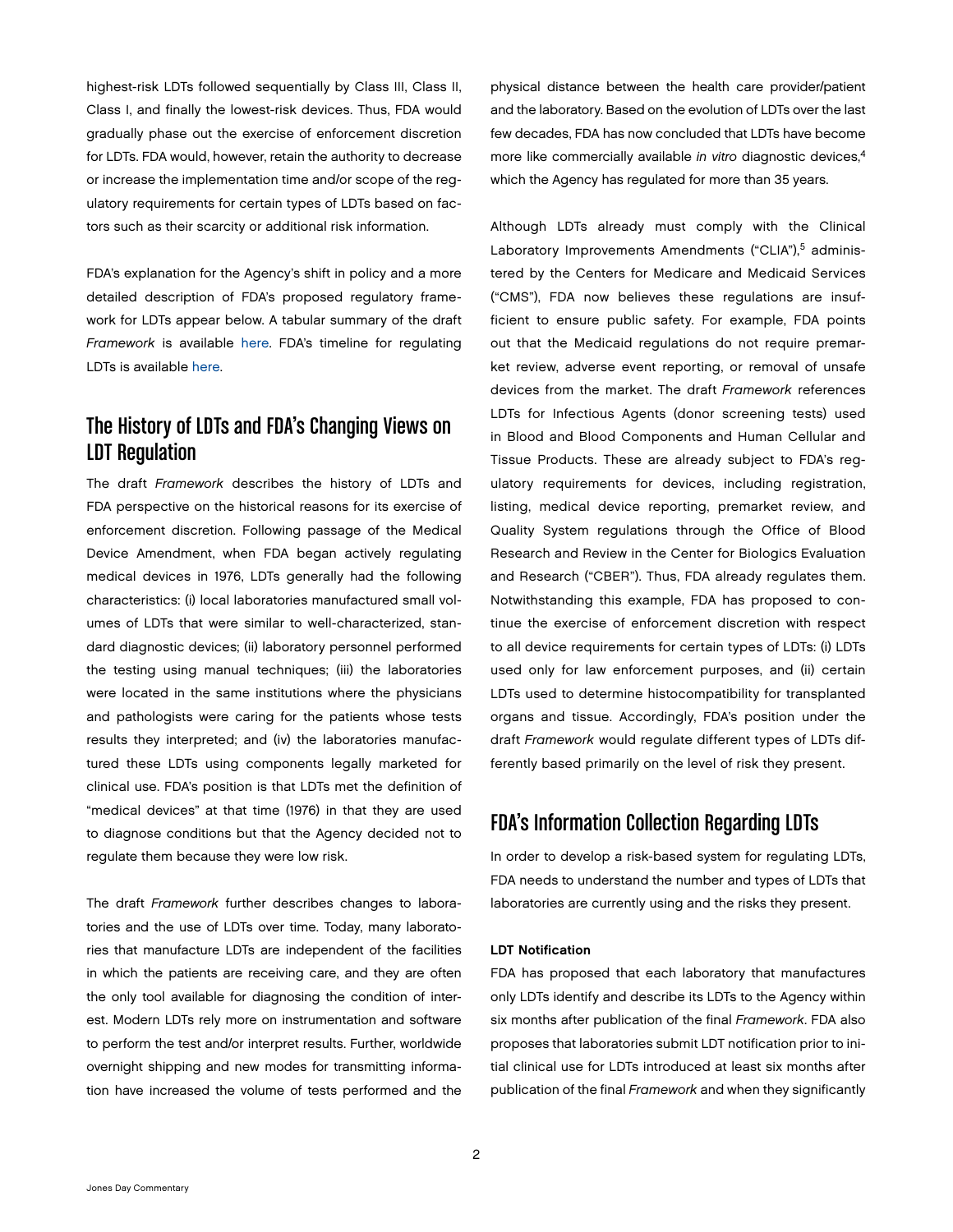change an LDT's intended use. FDA does not expect LDT notification from laboratories that manufacture any device other than an LDT, LDTs that FDA currently regulates (i.e., screening test for donated blood, blood components, and tissue products), and cleared or approved LDTs since they should already comply with FDA's device establishment registration and device listing requirements in 21 C.F.R. Part 807, and thus, the Agency should already have information about them. FDA also does not expect LDT notifications for LDTs the Agency will not regulate even if it finalizes the draft *Framework*, i.e., LDTs used solely for law enforcement purposes or LDTs used in CLIA-certified, high-complexity histocompatibility laboratories for transplantation of organs stem cells and tissues (excluding LDTs used in HLA testing for blood transfusion).

FDA proposes that LDT notification include the following information:

- The name and contact information for the laboratory;
- The name of the test:
- The monthly test volume;
- The intended and clinical uses of the test;
- The analyte or other substance that the test measures;
- The disease or condition for which the LDT is indicated;
- The intended patient population, including whether the LDT would be used on patients under 21;
- The sample type;
- The test method; and
- A statement whether the LDT is a modification to an already-cleared or approved test, and, if so, a description of the modification(s).

FDA also expects laboratories to update LDT notifications when they make significant changes to an LDT, other than changes to indications.

If a laboratory does not submit an LDT notification for each LDT for which FDA has called for such notifications by the applicable deadline, FDA would require the laboratory to register as a device establishment and list its LDTs under a product code specifically for LDTs immediately after that deadline. As explained in more detail below, many laboratories could postpone, but not avoid, registering as device establishments and listing LDTs by submitting timely LDT notifications.

#### Medical Device Reports

Under 21 C.F.R. Part 803, Subpart E, FDA proposes requiring laboratories that manufacture LDTs to submit medical device reports ("MDRs") within 30 days regarding deaths and serious injuries if their LDTs reasonably caused or contributed to the adverse event, as well as malfunctions of the LDTs or similar devices that would likely cause or contribute to deaths or serious injuries if they were to recur. According to the draft *Framework*, FDA's MDR requirements for user facilities already apply to laboratories that use LDTs. Thus, they must submit MDRs for LDT-related deaths to FDA and the manufacturer, and MDRs for LDT-related serious injuries to the manufacturer of the LDT, if known, within 10 working days of becoming aware of a reportable event under 21 C.F.R. Part 803, Subpart D. This information would help FDA identify and evaluate LDT risks.

# FDA's Proposed Classification or Categorization of LDTs

In general, FDA would classify most LDTs as Class I if they present a low risk, Class II if they present a moderate risk, and Class III if they present a high risk. FDA would also create priority lists for regulating Class III and Class II LDTs in descending order of risk compared to other LDTs in that class. FDA states the following LDTs are likely to be highestpriority Class III LDTs: (i) devices that act like companion diagnostics; (ii) screening devices for serious diseases and/ or conditions without any available confirmatory diagnostic product or procedure; and (iii) diagnostic devices for certain infectious diseases with high-risk intended uses. An Advisory Committee will make recommendations to FDA regarding the classification and prioritization of LDTs.

As noted above, FDA has identified certain categories of LDTs for which FDA's regulation would not be based on their classification. FDA has identified the following categories as the "highest-risk" LDT, which the Agency would regulate first: (i) LDTs with the same intended use as cleared or approved companion-diagnostics;6 (ii) LDTs with the same intended use as approved Class III medical devices; and (iii) certain LDTs used to determine the safety/efficacy of blood or blood products, most of which CBER regulates. On the other hand, the following three categories of LDTs would be subject to minimal regulation: (i) LDTs for Rare Diseases;<sup>7</sup> (ii) Traditional LDTs;<sup>8</sup> and (iii) LDTs for Unmet Needs.<sup>9</sup>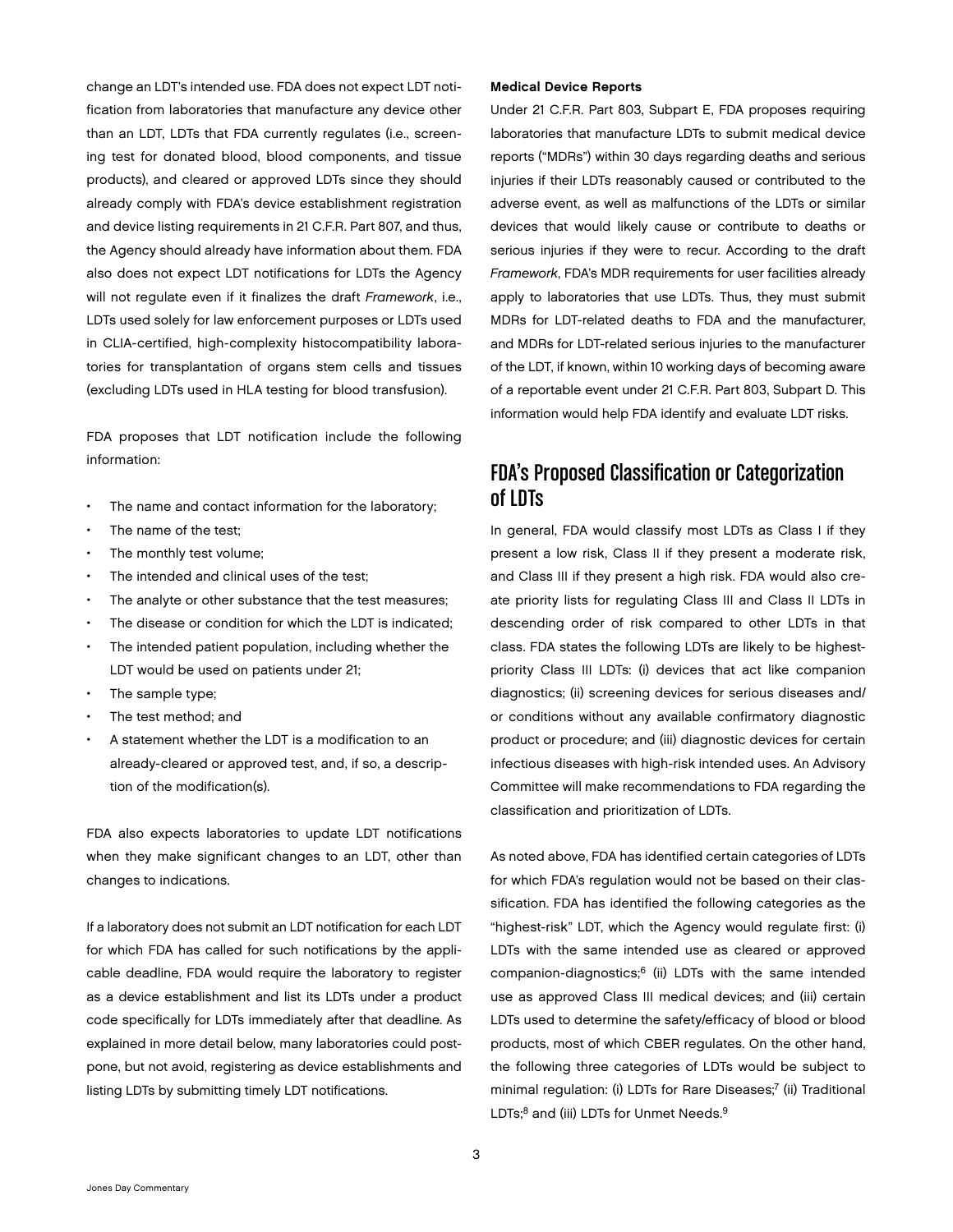## Proposed Requirements Based on LDT Classification/Categorization

FDA proposed the following premarket and postmarket requirements for each class/category of LDTs and the time frames for their implementation. FDA noted that other device requirements might also apply to LDTs.

#### Device Establishment Registration and Listing

FDA would require laboratories that submitted timely LDT notifications for their highest risk, Class III, or Class II LDTs to register as device establishments upon submitting an initial premarket submission for the product. FDA requires device manufacturers to pay an annual user fee (\$3,646 for October 1, 2014, to September 30, 2015) to register their establishments. Class I LDTs would not have to register as a device establishment or list their device. FDA would require laboratories to list their LDTs as devices when they send the first premarket submission for that product.

#### Premarket Review

FDA has proposed the following premarket review requirements for LDTs:

- Highest-Risk: Require the submission of premarket approval applications ("PMA") or 510(k) premarket notifications within 12 months of the publication of the final *Framework* for any LDT marketed at that time.
- Class III LDTs: Require the submission of PMAs sequentially by type based on the Class III priority list starting 36 months after publication of the *Framework* (assuming FDA issues the priority list within 24 months of that publication). FDA expects to complete the review of Class III LDTs within five years after final publication of the *Framework*.
- **Class II LDTs:** Require the submission of 510(k) notices sequentially by type based on the Class II Priority List after the phased-in period for the PMA review of Class III devices. Third parties would review most 510(k) notices for LDTs. FDA expects to complete review of 510(k) notices for Class II LDTs within nine years after publication of the final *Framework*.

FDA would require premarket submission before initial clinical use for *new* Highest-Risk, Class III, and Class II LDTs. Class I LDTs would not require 510(k) clearance or PMA approval. FDA would continue to exercise enforcement discretion and not require premarket submission for minimally regulated LDTs with one exception: FDA would require a premarket submission for an LDT for an Unmet Need within 12 months if FDA clears or approves a device for the same indication.

#### Compliance with Quality System Regulations

FDA would require laboratories to comply with FDA's Quality System Regulations in 21 C.F.R. Part 814 when: (i) submitting a PMA for a Highest-Risk or Class III LDT; or (ii) a 510(k) notice is cleared for a Highest-Risk or a Class II LDT unless it was previously 510(k) exempt. Class I LDTs would continue to be subject to enforcement discretion with respect to Quality Systems Regulations ("QSRs"). It is not clear whether FDA would continue to exercise enforcement discretion and not require compliance with QSRs for any of the minimally regulated LDTs.

\*\*\*

The draft guidances are a major step toward FDA's regulation of LDTs and, if finalized as drafted, would significantly expand the types of products FDA regulates as devices. FDA estimates it will take nine years to implement the proposed regulation, but LDTs that FDA decides are highest risk will be subject to premarket review within the first year of the process. Comments on the draft LDT guidances are due on January 30, 2015. We urge you to review the draft guidance documents and consider submitting comments on these draft guidance documents, given their potentially significant impact on the clinical use of LDTs.

*Note:* FDA will hold a public webinar regarding the draft guidance documents to answer questions on October 23, 2014, at 2:00 p.m. EST. The CDC and CMS will also host a public workshop to discuss the *Framework* on November 4–5, 2014, in Atlanta, Georgia (also available via webinar).